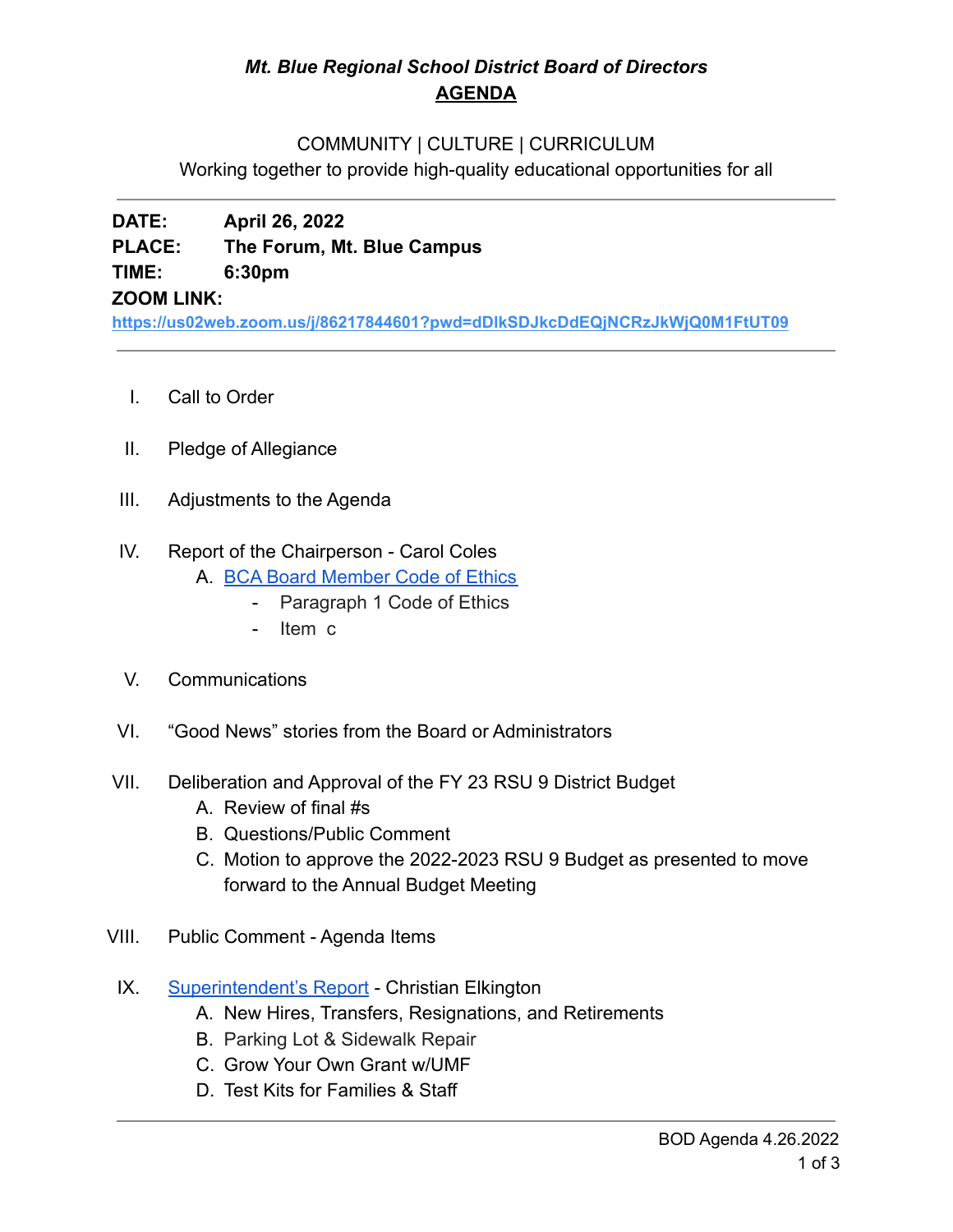## X. Administrator Reports

- A. [Adult Education](https://drive.google.com/file/d/1nC2wr5yUbYUpFQ1DNUZpF6kT63O1tu5P/view?usp=sharing) Nancy Allen, Director of Adult Education
- B. [Academy Hill School/G.D. Cushing School](https://drive.google.com/file/d/1RSDFqxwY8ZONDGEz3yncbBvLnyYfIdzy/view?usp=sharing) Keith Acedo, Principal
- C. [Mt. Blue Middle School](https://drive.google.com/file/d/1TdZWYf7_yXgkVukKiAzNTOtMqxApdkrK/view?usp=sharing) James Black, Principal
- XI. Presentations
	- A. None
- XII. Consent Agenda
	- A. New Hires
	- B. Board Minutes from [April 6, 2022](https://drive.google.com/file/d/1RHKLQvmKG2FEIn7d7jYQdkUk8dA4vp_q/view?usp=sharing)
	- C. Board Minutes from [April 12, 2022](https://drive.google.com/file/d/1WyhP1vqDf6w5MfyyLpkF6sbpF2xghHbM/view?usp=sharing)
	- D. Committee Report Outs and Minutes
		- 1. Operations Committee None
		- 2. Personnel & Finance None
		- 3. Educational Policy None
	- *Motion to approve the consent agenda.*
- XIII. New Business
	- A. COVID Reopening Plan Check-In Elkington/Columbia
		- 1. [Covid Data Update](https://drive.google.com/file/d/15CTiPCpWMwkhqsJBGQVqSdSikKm3sFE2/view?usp=sharingDvFIps4rEKJrD1erNolW18/edit?usp=sharing) data through 4/15/22
		- 2. State Recommendations, Changes & Adjustments a) [Pooled Testing](https://drive.google.com/file/d/1EY9RmgfYrm4TehYGq2dxSMXmudb7nND3/view?usp=sharing)
		- 3. Superintendent Recommendation
		- 4. Discussion/Questions
		- 5. Motion
		- *● Motion to approve Superintendent's Recommendations*
	- B. Community School Audit Summary & Data
		- Review/Questions
		- *● Motion to approve Audit Summary & Data Review and to continue to strive to earn the Grant*
	- C. Parking Lot & Sidewalk Repair
		- 1. Review of proposal recommendations
		- 2. Funding source